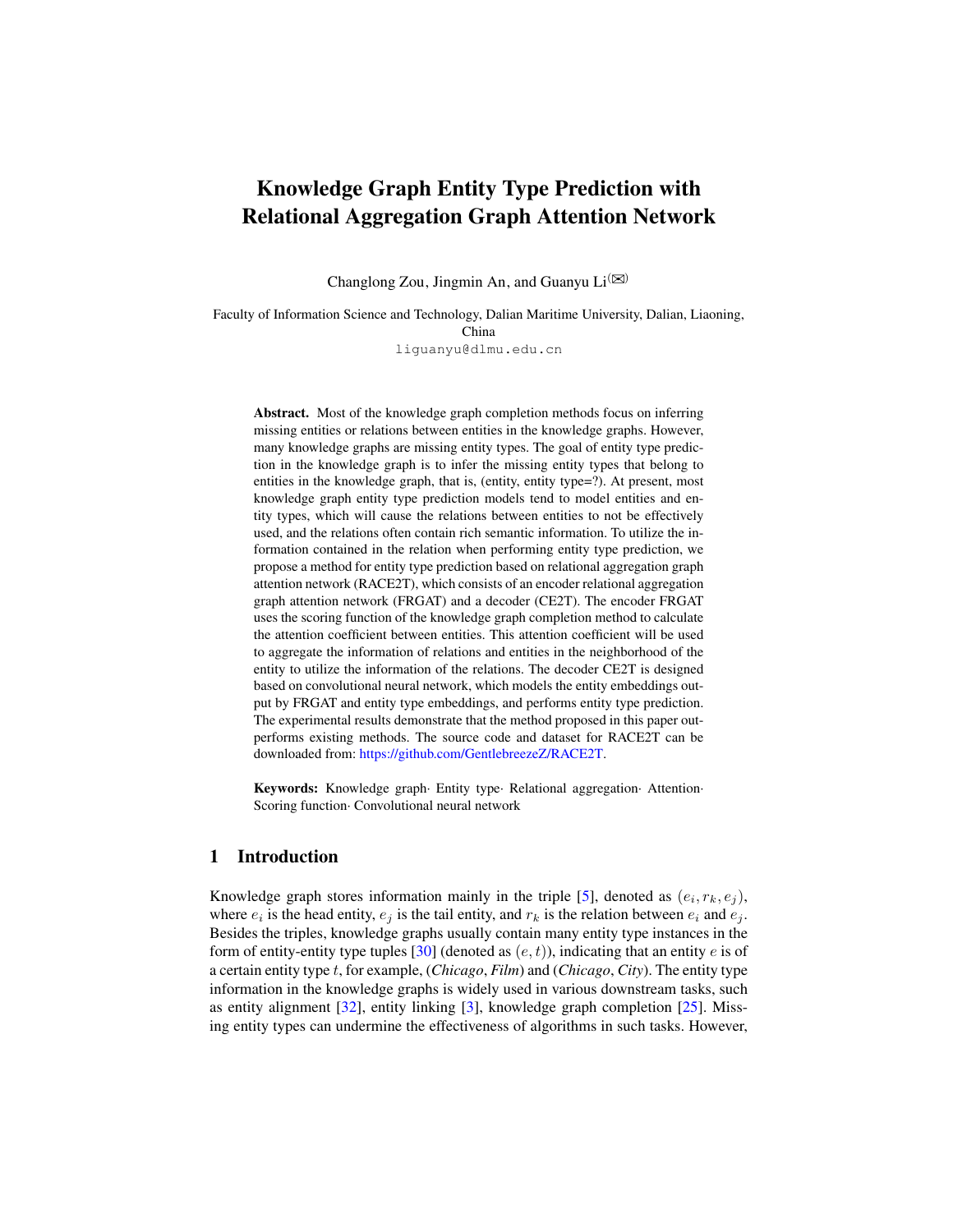<span id="page-1-0"></span>

Fig. 1: Knowledge graph triples. The solid shape represents the entity; the hollow shape represents the entity type; the solid line represents the relation; the dotted line points to the entity type.

knowledge graphs, especially cross-domain knowledge graphs, often face quality problems with incomplete entity type information. For example, 10% of the entities with type */music/artister* in FB15K [\[2\]](#page-13-2), do not have type */people/person* in Freebase [\[13\]](#page-14-3).

The missing entity type of knowledge graph can be solved by entity type prediction, which is a subproblem of knowledge graph completion. Early methods for predicting entity types in knowledge graphs are mainly based on probability distributions, such as SDtype [\[19\]](#page-14-4). Recently, representation learning [\[7\]](#page-13-3) has gradually become the basis of knowledge graph-related research. For knowledge graphs, representation learning is the learning low-dimensional embedding vector representations of objects in the knowledge graph by methods such as machine learning. The learned embedding vectors preserve the semantic information of the objects in the knowledge graph and can be used for various downstream tasks based on the knowledge graph. In this paper, we mainly use representation learning to infer the missing entity types of entities in the knowledge graph.

At present, most entity type prediction models based on representation learning directly model entities and entity types, such as ETE [\[13\]](#page-14-3), and ConnectE [\[31\]](#page-14-5). Thus these models have a common drawback of not effectively utilizing the knowledge graph triples. To be precise, the information of relations is not utilized, or these models deal with each entity-entity type tuple independently, without utilizing the semantically rich relations inherent in the neighborhood of entities in the knowledge graph. As shown in Fig. [1,](#page-1-0) the semantic information of the relations *Islocation* and *Iswriter* helps to infer that the type of entity *Chicago* may include *City* and *Film*.

GAT (Graph Attention Network) [\[22\]](#page-14-6) is an effective tool for generating knowledge graph entity embeddings. It assigns different weights to entities in the neighborhood of the entity according to their importance. This weight will be used to aggregate the neighborhood information of the entity. However, GAT cannot utilize relational information.

Based on the above statements, in this work, we introduce a method for entity type prediction based on relational aggregation graph attention network (RACE2T), con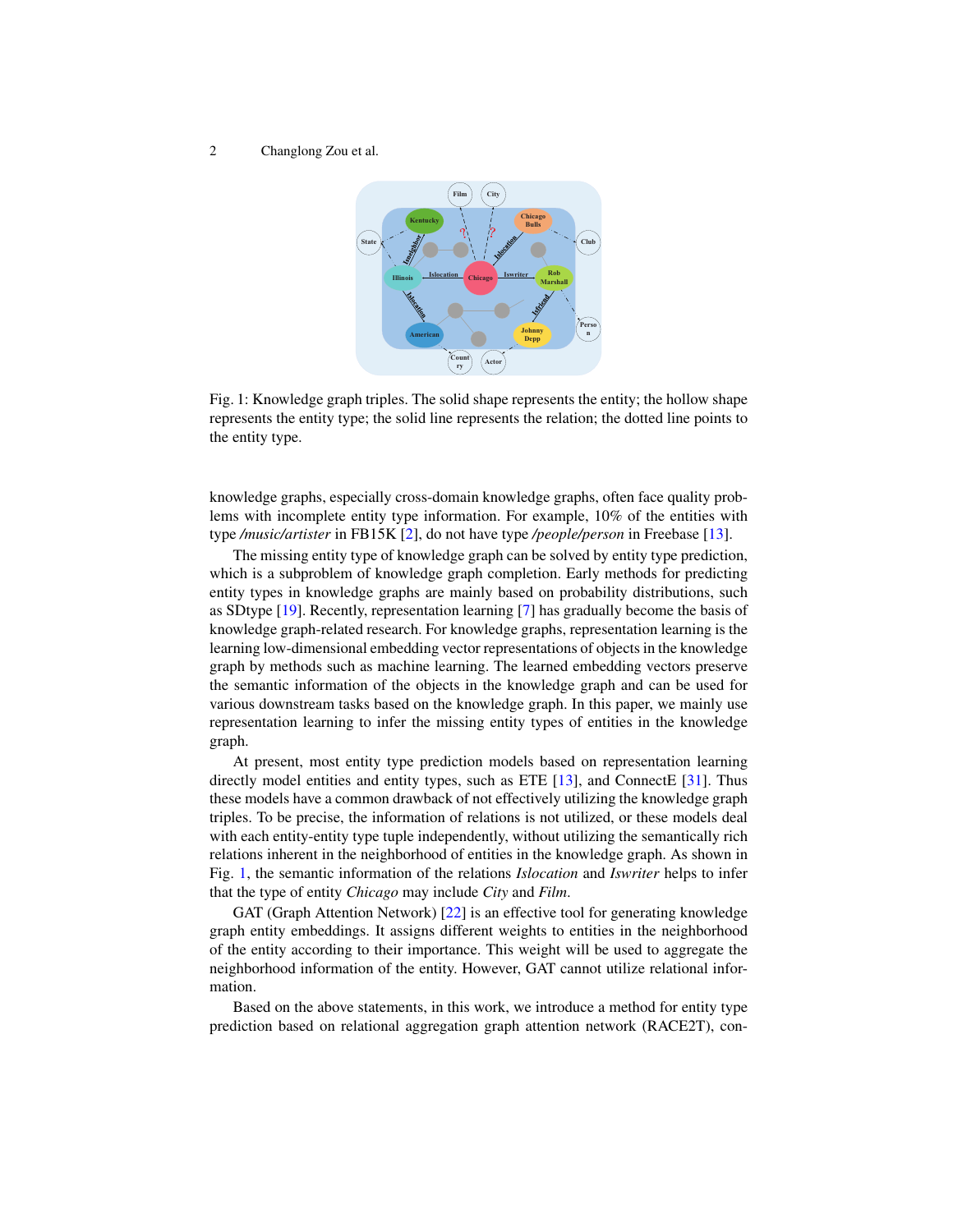sisting of an encoder relational aggregation graph attention network (FRGAT) and a decoder CE2T. The encoder FRGAT is designed based on GAT and is mainly used to utilize relation information. FRGAT uses the scoring function of the knowledge graph completion method to calculate the attention between entities and entities in its neighborhood and uses that attention to aggregate information about entities and relations. Meanwhile, considering the limited ability of expressiveness of existing entity type prediction models, we propose a convolutional neural network-based entity type prediction model CE2T as a decoder. CE2T is composed of convolution, projection, and inner product layers. It models the entity embeddings output by FRGAT and entity type embeddings and performs entity type prediction. We demonstrated the effectiveness of our proposed model on the FB15K and FB15KET and YAGO43K and YAGO43KET datasets and obtained advanced results.

# 2 Related Works

### 2.1 Knowledge Graph Completion Models

Translation-based models treat relations as translations from head entities to tail entities and use energy-based scoring functions. The basic idea of the TransE [\[2\]](#page-13-2) model is that if the triple  $(e_i, r_k, e_j)$  holds, then the sum of the head entity embedding and the relation embedding should be as close as possible to the tail entity embedding, i.e.,  $e_i+r_k \approx e_i$ . TransH [\[23\]](#page-14-7) and TransD [\[6\]](#page-13-4) use a projection strategy and are extensions of TransE.

Semantic matching models use scoring functions based on the similarity of head and tail entities under a given relation. RESCAL [\[18\]](#page-14-8) follows a relational learning approach based on a tensor factorization model that considers the inherent structure of relational data. DisMult [\[29\]](#page-14-9) is a simplified version of RESCAL and uses a basic bilinear scoring function to match the underlying semantics of entities and relations in vector space. HOLE [\[17\]](#page-14-10) combines the expressive ability of RESCAL with the simplicity of DisMult through the use of unique circular correlation operation. In addition to translation mod-els and semantic matching models, there are ConvE [\[4\]](#page-13-5), ConvKB<sup>[1](#page-2-0)</sup> [\[15\]](#page-14-11), and CapsE<sup>[2](#page-2-1)</sup> [\[16\]](#page-14-12), based on convolutional neural networks. Meanwhile, some models use additional information for knowledge graph completion [\[24\]](#page-14-13).

In this paper, we will use the scoring functions of TransE  $[2]$ , TransH  $[23]$ , TransD [\[6\]](#page-13-4) ,and DisMult [\[29\]](#page-14-9) to calculate the attention between entities.

### 2.2 Knowledge Graph Entity Type Prediction Models

CUTE [\[26\]](#page-14-14) is a cross-language knowledge graph entity type prediction model, which mainly uses cross-language entity links between Chinese and English entities to construct training data. However, CUTE is based on non-representation learning. MuLR [\[28\]](#page-14-15) learns multi-level embedding representations of entities through character, word, entity descriptions, and entity embeddings and then performs entity type prediction. HMGCN [\[9\]](#page-13-6) is a knowledge graph entity type prediction model based on GCN [\[11\]](#page-14-16),

<span id="page-2-0"></span><sup>1</sup> <https://github.com/daiquocnguyen/ConvKB>

<span id="page-2-1"></span><sup>&</sup>lt;sup>2</sup> <https://github.com/daiquocnguyen/CapsE>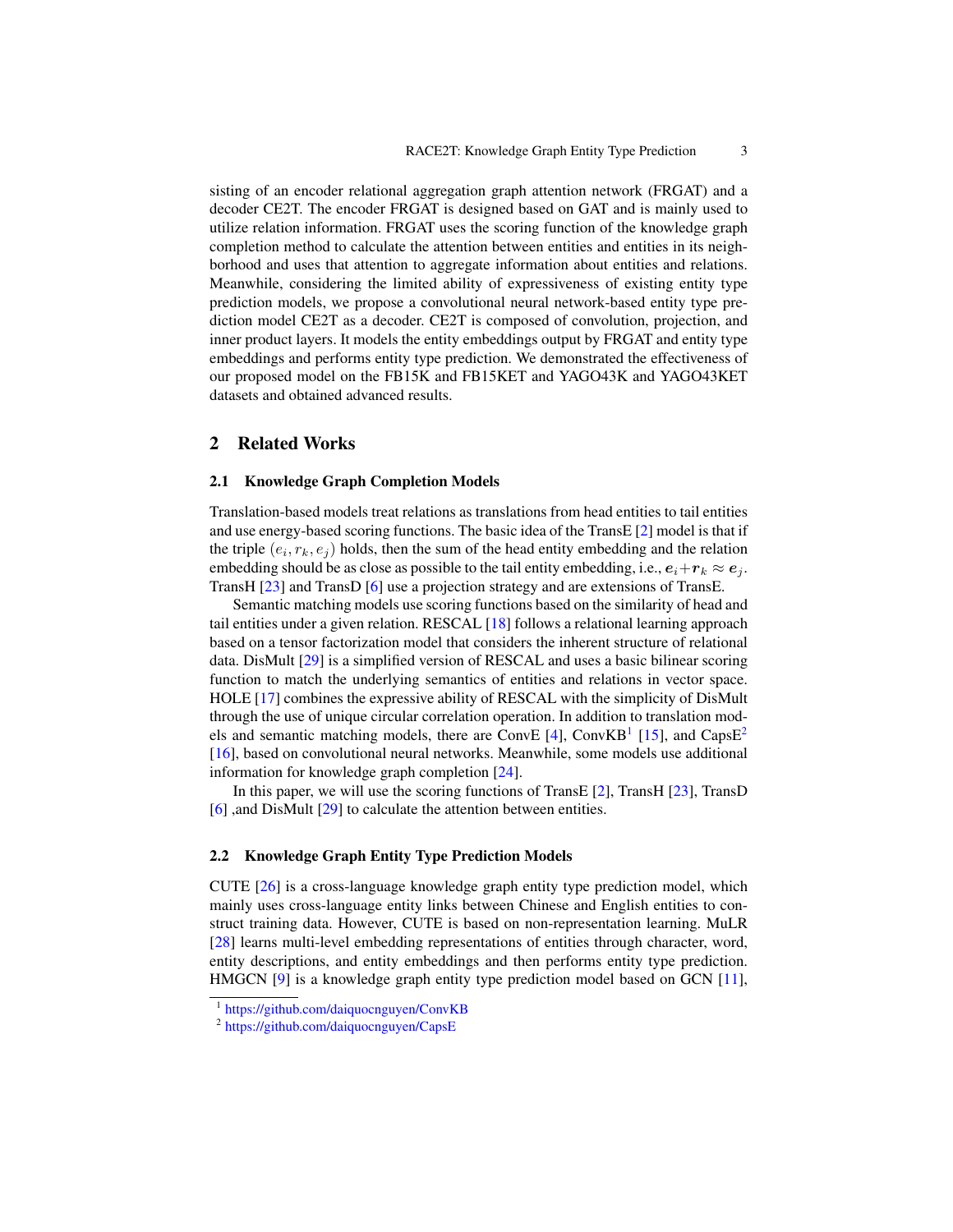which considers relations, entity description information, and Wikipedia categories. Cat2Type [\[1\]](#page-13-7) is similar to HMGCN in that both use Wikipedia categories for knowledge graph entity type prediction. APE [\[8\]](#page-13-8) utilizes the attribute, structure, and type information of entities in the knowledge base for entity type prediction and learns entity embeddings through neural networks. FIGMENT [\[27\]](#page-14-17) is mainly used to judge the types of entities in the corpora, including global models and context models. However, it additionally requires a large annotated corpora.

In short, the most significant difference between RACE2T and MuLR [\[28\]](#page-14-15), FIG-MENT [\[27\]](#page-14-17), APE [\[8\]](#page-13-8), HMGCN [\[9\]](#page-13-6), and Cat2Type [\[1\]](#page-13-7) is that RACE2T mainly uses entity-entity type tuples  $(e, t)$  and triples to learn embedding representations for objects. However, these models do not, and they usually require additional information (e.g., entity description information, corpus). Therefore, the following mainly introduces entity type prediction models that use entity-entity type tuples and triples for modeling.

Ref [\[14\]](#page-14-18) proposed two knowledge graph entity type prediction models for encoding entity-entity type tuples  $(e, t)$ , namely linear model and embedding model. The scoring function of the linear model is  $\phi(e, t) = t^{\mathrm{T}} e$ , where e is the entity embeddings and t is the entity type embeddings. The scoring function of the embedding model is  $\phi(e, t)$  $t^T V U^T e$ , where U and V are the projection matrices. However, both models do not use the knowledge graph triples, or they do not use the relations between entities.

The knowledge graph entity type prediction model proposed in the Ref [\[13\]](#page-14-3) uses an asynchronous approach to learn the embedding representation of entities, relations and entity types. First, using knowledge graph completion methods, such as RESCAL [\[18\]](#page-14-8), TransE [\[2\]](#page-13-2), HOLE [\[17\]](#page-14-10), and ContE [\[12\]](#page-14-19), learn the entity embedding e. Second, keep the entity embeddings e unchanged during training, and update the entity type embeddings by minimizing the distance between the entity embedding and the entity type embedding, namely, RESCAL-ET, HOLE-ET, TransE-ET, and ETE<sup>[3](#page-3-0)</sup>. Their scoring function is  $\phi(e, t) = ||e-t||_{\ell1}$ , where  $||x||_{\ell1}$  represents the  $\ell1$  norm of the vector x. Although these methods use the relations between entities during training, the semantic information the relations is not utilized in making entity type predictions.

ConnectE<sup>[4](#page-3-1)</sup> [\[31\]](#page-14-5) uses entity-entity type tuples and entity type triples<sup>[5](#page-3-2)</sup> for training and entity type prediction. However, entity type triples are created does not consider the semantics that entities represent when they correspond to different types. Meanwhile, entity type triples lead to data leakage in the test set. The scoring function of ConnectE is:  $\phi(e, t) = ||\mathbf{M} \cdot \mathbf{e} - \mathbf{t}||_{\ell_2}$ , where M is projection matrix,  $||\mathbf{x}||_{\ell_2}$  represents the  $\ell_2$ norm of the vector  $x$ . ConnectE uses an asynchronous approach to learn embeddings of entities, relations and entity types, and its training process is divided into three stages. Firstly, the model uses TransE [\[2\]](#page-13-2) to train entity embeddings and relation embeddings. Secondly, the model trains the entity type embeddings and the projection matrix  $M$  by minimizing  $\phi(e, t)$ . Finally, the entity type triples are trained using TransE and only the embedding of the relations is changed, the entity type embedding remains unchanged.

It can be concluded that none of the above entity type prediction models do not effectively utilize the relations in the knowledge graph triple. Although ConnectE [\[31\]](#page-14-5)

<span id="page-3-0"></span><sup>3</sup> <https://github.ncsu.edu/cmoon2/kg>

<span id="page-3-1"></span><sup>4</sup> <https://github.com/Adam1679/ConnectE>

<span id="page-3-2"></span> $<sup>5</sup>$  For details of entity type triples, see Ref  $[31]$ .</sup>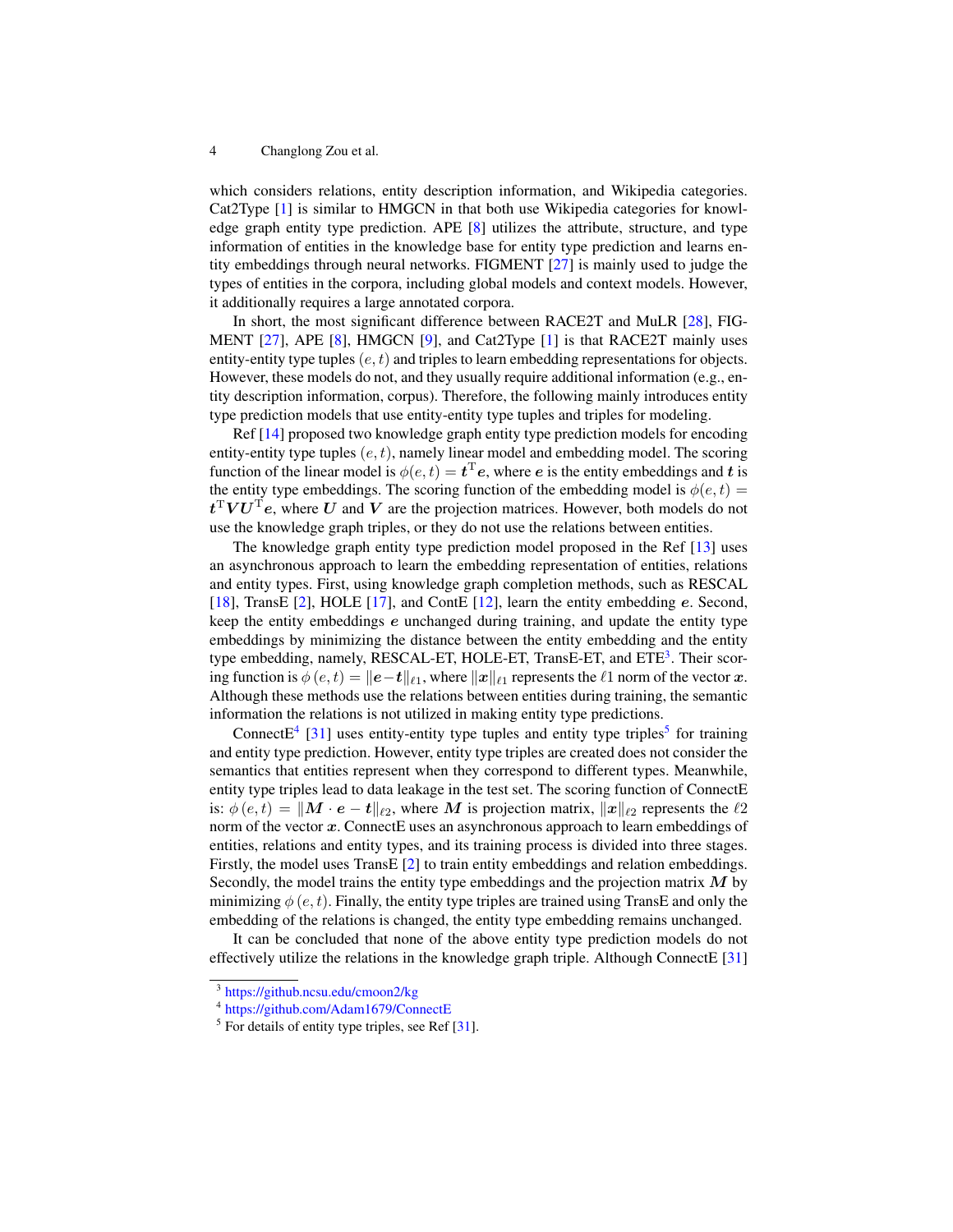utilizes relations through entity type triples, the entity type triples cause the leakage of the test set. In order to effectively use the relation information when predicting entity types, this paper uses the encoder FRGAT to aggregate the informations of entities and relations in the neighborhood of a given entity and uses the decoder CE2T to predict the entity type of the knowledge graph. Meanwhile, these methods mainly adopt an asynchronous way to learn the embeddings of objects (entity, relation and entity type). While the method in this work uses synchronous way to learn the embeddings of objects.

# 3 Methods

The method (RACE2T) in this paper adopts the form of encoder-decoder. The encoder is FRGAT. The decoder is CE2T, which is designed based on the convolutional neural network and is specially used to predict the entity type of knowledge graph. The overall framework is shown in Fig. [2.](#page-5-0)

### 3.1 Problem Definition and Symbol

The goal of knowledge graph entity type prediction is to infer the type  $t$  of a given entity e. Entity initial embedding matrix  $\mathbf{E} \in \mathbb{R}^{|\mathcal{E}| \times D}$ , relation initial embedding matrix  $\mathbf{R} \in \mathbb{R}^{|\mathcal{R}| \times D}$ , entity type embedding matrix  $\mathbf{T} \in \mathbb{R}^{|\mathcal{T}| \times \ell}$ , where  $\mathcal{E}, \mathcal{R}$  and  $\mathcal{T}$  respectively represent the collection of all entities, relations, and entity types,  $|\mathcal{E}|$ ,  $|\mathcal{R}|$ , and  $|\mathcal{T}|$ respectively represent the number of entities, relations, and entity types,  $D$  is the dimension of the initial embedding vector of entities and relations, and  $\ell$  is the dimension of the embedding vector of entity types. The output matrix of the last layer of FRGAT is  $\mathbf{E}_0 \in \mathbb{R}^{|\mathcal{E}| \times d}$ , and d represents the dimension of FRGAT output embeddings.

### 3.2 Encoder: FRGAT

For a triple  $(e_i, r_k, e_j)$ , its entity and relation embeddings are  $e_i$ ,  $r_k$  and  $e_j$ , respectively. To make the model obtain sufficient expressive ability, the input entity and relation embeddings are converted into a higher-dimensional embedding using projection operation:  $h_i = e_i W_1$ ,  $z_k = r_k W_2$ , and  $h_j = e_j W_1$ , where  $e_i \in E$ ,  $r_k \in R$ ,  $e_j \in E, W_1 \in \mathbb{R}^{D \times D_1}, W_2 \in \mathbb{R}^{D \times D_1}, D_1 > D$ . At the same time,  $W_1 = W_2$ will be restricted to ensure that entity embedding and relation embedding are in the same semantic space after projection. Then, in FRGAT, the calculation equation for the attention between the entity  $e_i$  and the entity  $e_j$  is as follows:

$$
a_{ijk} = \sigma \left( f \left( \boldsymbol{h}_i, \boldsymbol{z}_k, \boldsymbol{h}_j \right) \right) \tag{1}
$$

where  $\sigma(\cdot)$  represents the activation function,  $a_{ijk}$  represents the importance (attention) of  $e_j$  to  $e_i$ ,  $f(\cdot, \cdot, \cdot)$  represents the scoring function in the knowledge graph completion method. Since there may be more than one other entities in the first-order neighborhood of entity  $e_i$ , we use *softmax* to normalize  $a_{ijk}$ :

$$
\alpha_{ijk} = soft \max(a_{ijk}) = \frac{\exp(a_{ijk})}{\sum_{n \in \mathcal{N}_i} \sum_{r \in \mathcal{R}_{in}} \exp(a_{inr})}
$$
(2)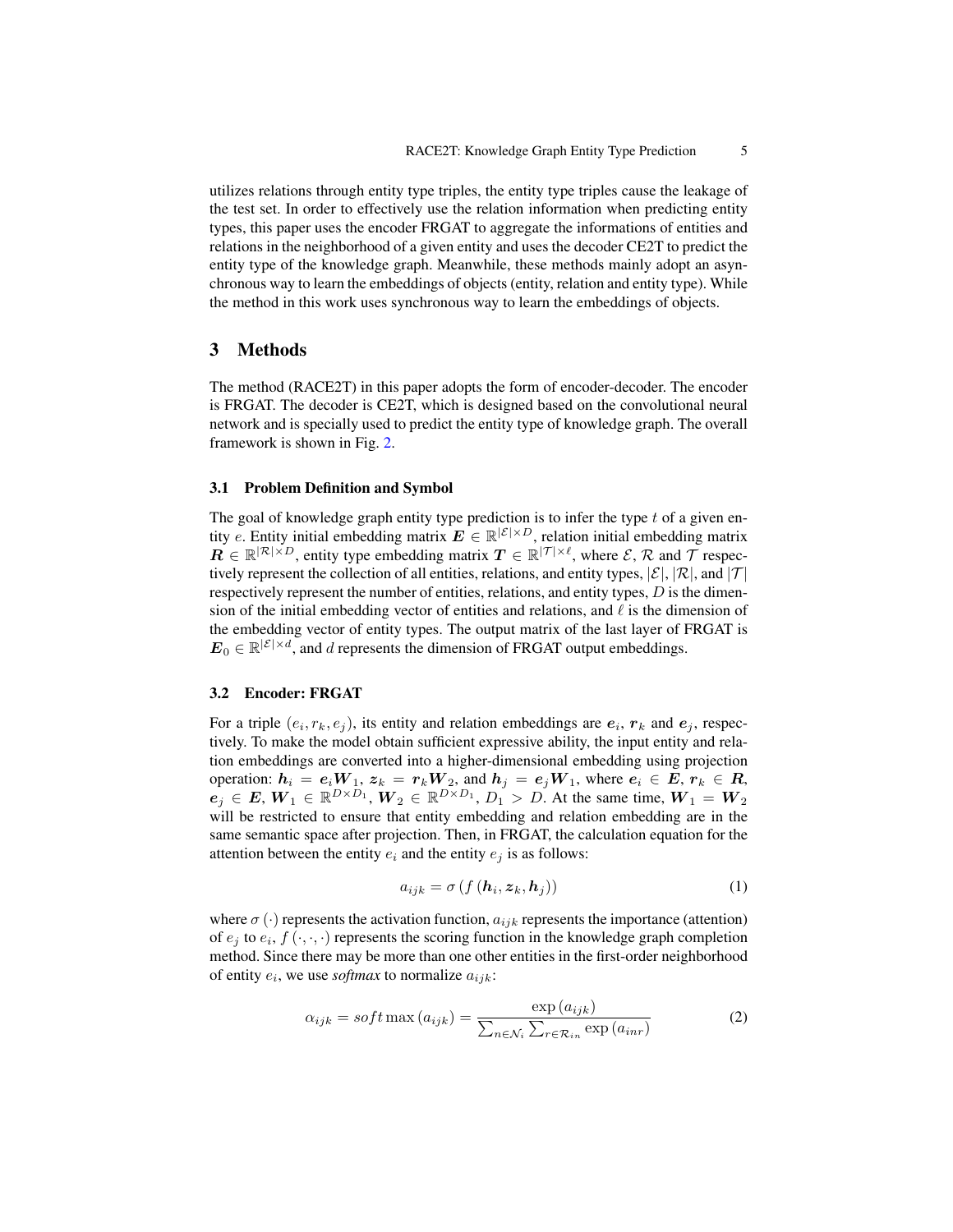<span id="page-5-0"></span>

Fig. 2: The overall framework of RACE2T. The FRGAT in this figure includes two graph attention layers. The first layer includes two attention heads, and the second layer includes one.

where  $\mathcal{N}_i$  is the entity set contained in the first-order neighborhood of entity  $e_i$ ,  $\mathcal{R}_{in}$ is the set of relations between linked entity  $e_i$  and the entities contained in  $\mathcal{N}_i$ , and  $\alpha_{inr}$  represents the importance of entity  $e_n$  to entity  $e_i$ . To aggregate the information of entities and relations, we use the message propagation mechanism proposed in Ref [\[21\]](#page-14-20) to perform a combination operation on the embedding vector of the entity and the relation in the form of  $\mathbb{R}^D \times \mathbb{R}^D \to \mathbb{R}^D$ . In this case, the new embedding of the entity  $e_i$  is expressed as:

$$
\boldsymbol{h}_{i}^{'} = \sigma \left( \sum_{j \in \mathcal{N}_{i}} \sum_{k \in \mathcal{R}_{ij}} \alpha_{ijk} \psi \left( \boldsymbol{h}_{j}, \boldsymbol{z}_{k} \right) \right) \tag{3}
$$

where  $\psi(\cdot, \cdot)$  represents combination operation.

Similar to GAT [\[22\]](#page-14-6), a connected and independent multi-head attention mechanism is used to stabilize the learning process of the model and enhance the generalization ability of the model. Under the multi-head attention mechanism:  $\mathbf{h}_i^m = \mathbf{e}_i \boldsymbol{W}_1^m,$  $\bm{z}_k^m = \bm{r}_k \bm{W}^m_2$ ,  $\bm{h}^m_j = \bm{e}_j \bm{W}^m_1$ , and  $\alpha^m_{ijk} = soft \max \big(\sigma\left(f\left(\bm{h}^m_i, \bm{z}^m_k, \bm{h}^m_j\right)\right)\big)$ , where  $W_1^m \in \mathbb{R}^{D \times D_1}$ ,  $W_2^m \in \mathbb{R}^{D \times D_1}$ , m represents the m-th attention head, as shown in the *attention head 1 and attention head 2* of Fig. [2.](#page-5-0) The new embedding of entity  $e_i$  is expressed as:

$$
\boldsymbol{h}'_i = \bigcup_{m=1}^M \sigma \left( \sum_{j \in \mathcal{N}_i} \sum_{k \in \mathcal{R}_{ij}} \alpha_{ijk}^m \psi \left( \boldsymbol{h}_j^m, \boldsymbol{z}_k^m \right) \right) \tag{4}
$$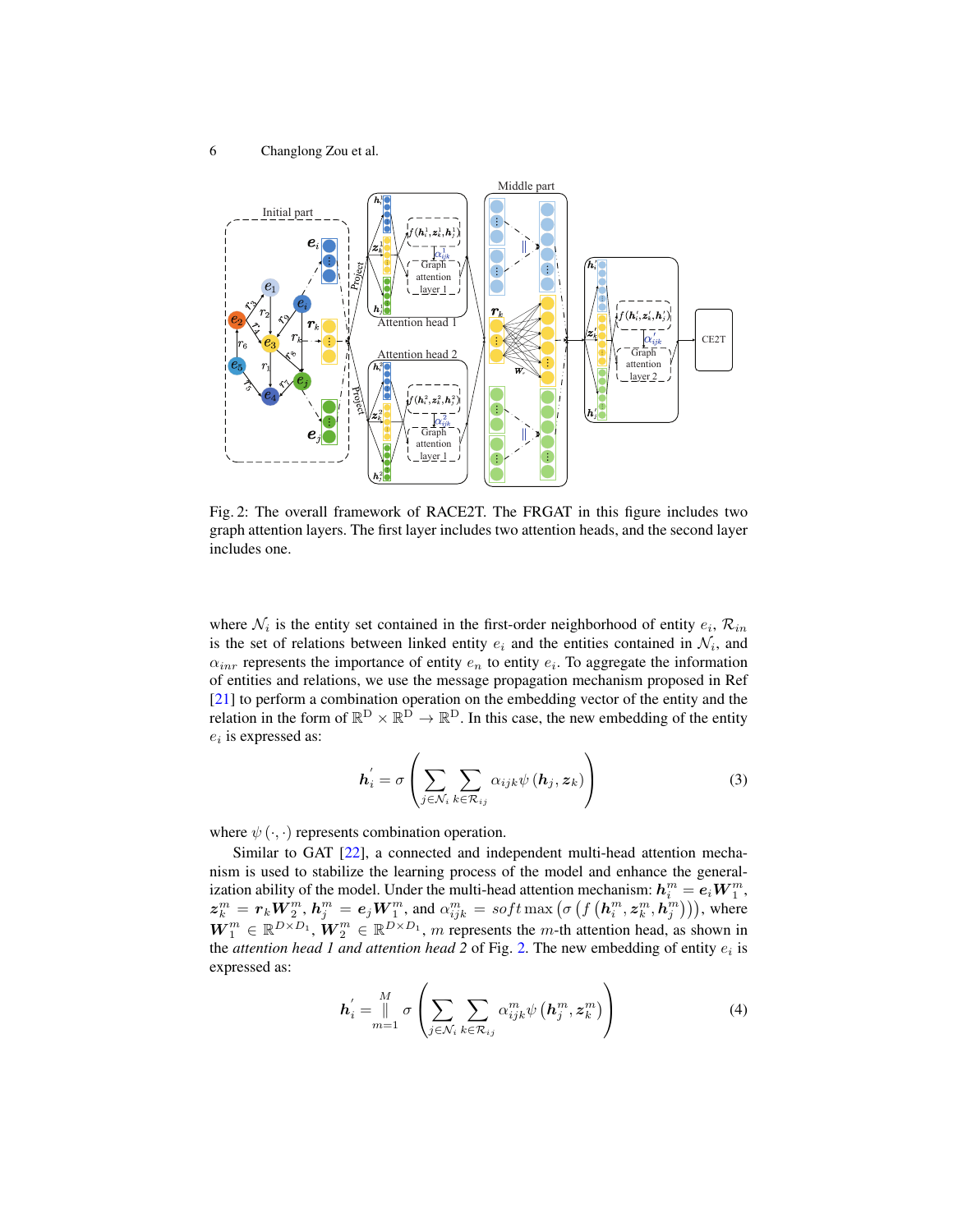<span id="page-6-1"></span>

Fig. 3: The framework of CE2T.

where  $M$  represents the number of heads in the multi-head attention mechanism, and k represents the vector connect operation, as shown in the *middle part* of Fig. [2.](#page-5-0) At the same time, in order to use the embedding vector of the relation in the following aggregation process, the conversion matrix  $W_r \in \mathbb{R}^{D \times M \cdot D_1}$  is used to perform a linear transformation on the embedding vector of the input relation. The relation embedding after transformation is expressed as:

$$
z_k^{'} = r_k W_r \tag{5}
$$

To reduce the number of parameters, we use the average to obtain the final embedding vector of the entity in the last layer of the FRGAT model instead of linking embeddings from multiple attention heads. The final entity embedding vector is used as the input of the decoder (CE2T), which is expressed as follows:

$$
\boldsymbol{h}_{i}^{\prime} = \sigma \left( \frac{1}{M} \sum_{m=1}^{M} \sum_{j \in \mathcal{N}_i} \sum_{k \in \mathcal{R}_{ij}} \alpha_{ijk}^{m} \psi \left( \boldsymbol{h}_{j}^{m}, \boldsymbol{z}_{k}^{m} \right) \right)
$$
(6)

### 3.3 Decoder: CE2T

Inspired by the application of convolutional neural network in knowledge graph completion [\[4](#page-13-5)[,15\]](#page-14-11), we propose a convolutional neural network-based knowledge graph entity type prediction model  $(CE2T<sup>6</sup>)$  $(CE2T<sup>6</sup>)$  $(CE2T<sup>6</sup>)$  as the decoder of this paper. The framework of CE2T is shown in Fig. [3.](#page-6-1)

The scoring function of CE2T is defined as:

$$
\phi(e, t) = \sigma\left( \text{vec}\left( \sigma\left( e * \Omega \right) \right) \cdot M \right) t \tag{7}
$$

where  $e \in \mathbb{R}^d$  represents the final embedding of the entity output by FRGAT,  $t \in \mathbb{R}^{\ell}$ represents the embedding vector of the entity type,  $\Omega$  represents the set of convolution kernels, M represents the projection matrix, ∗ represents convolution operation, and  $vec(\cdot)$  represents vectorization operation.

As shown in Fig. [3,](#page-6-1) during the forward propagation process, the entity embedding  $e$ of the CE2T input needs to be found in the entity embedding matrix  $E_0$  of the FRGAT

<span id="page-6-0"></span><sup>6</sup> <https://github.com/GentlebreezeZ/CE2T>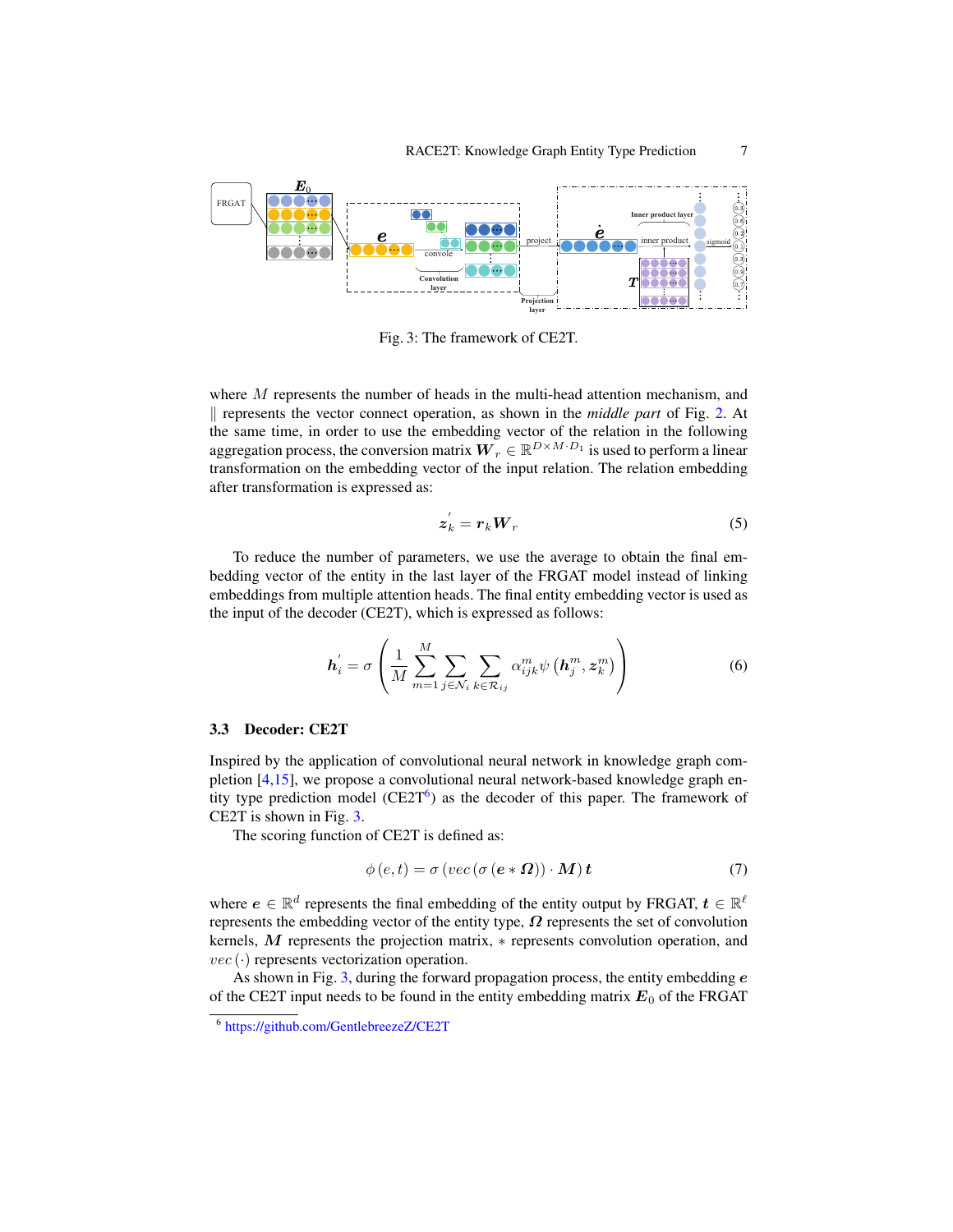output. Suppose the convolution kernel of the convolution layer  $\Omega \in \mathbb{R}^{|\Omega| \times 1 \times f}$ , the step size is  $c_s$ , where  $|\Omega|$  represents the number of convolution kernels, and  $1 \times f$  is the size of the convolution kernel. Then the output of the convolutional layer is  $\mathcal{F} =$  $\sigma(e \ast \Omega) \in \mathbb{R}^{|\Omega| \times a \times b}$ , where  $a = 1$ ,  $b = (d - \overline{f})/c_s + 1$ . Then reshape  $\mathcal F$  into vector  $vec(\mathcal{F}) \in \mathbb{R}^{|\Omega| \cdot a \cdot b}$  as the input of the projection layer.

The function of the projection layer is to project the features of the entity embedding vector extracted by the convolutional layer into the  $\ell$ -dimensional space. Both the CE2T model and the ConnectE model use a similar projection strategy, but the ConnectE [\[31\]](#page-14-5) model projects the embedding vector of the entity, while the CE2T model projects the feature vector of the entity output by the convolutional layer. The weight of the projection layer is  $M \in \mathbb{R}^{|\Omega| \cdot a \cdot b \times \ell}$ . The entity projection vector projected to the  $\ell$ -dimensional space is:  $\dot{\mathbf{e}} = \sigma (vec(\mathcal{F}) \cdot \mathbf{M}) \in \mathbb{R}^{\ell}$ . Finally, entity e and entity type  $t$  similarity score is calculated by the inner product operation between the entity projection vector  $\dot{e}$  and the entity type embedding  $t$ .

### 3.4 Training

To accelerate the training of the RACE2T model, we use the 1-N scoring proposed in the Ref [\[4\]](#page-13-5), i.e., we score both the projection vector of an entity and the embedding vector of all entity types, as shown in the *inner product layer* of Fig. [3.](#page-6-1) At the same time, to minimize the cross-entropy loss to train the parameters of RACE2T, we use the sigmoid function to normalize  $\phi(e, t)$  to between 0 and 1, which is  $p = sigmoid(\phi(e, t))$ . The loss function of RACE2T is defined as:

$$
\mathcal{L} = -\frac{1}{|\mathcal{T}|} \sum_{i=1}^{|\mathcal{T}|} \boldsymbol{y}_i \log(\boldsymbol{p}_i) + (1 - \boldsymbol{y}_i) \log(1 - \boldsymbol{p}_i)
$$
(8)

where  $y \in \mathbb{R}^{|\mathcal{T}|}$  is the binary label vector. If  $(e, t)$  is true, the corresponding position of  $y$  is 1. Otherwise, it is 0. The optimizer uses Adam [\[10\]](#page-14-21).

### 3.5 Performing

For each entity that appears in the test set, the entity type predicted by the RACE2T model is:

<span id="page-7-0"></span>
$$
\hat{t} = \arg\max_{t \in \mathcal{T}} sigmoid\left(\phi\left(e, t\right)\right) \tag{9}
$$

# 4 Experiments

### 4.1 Datasets

The datasets used for knowledge graph entity type prediction in this paper are FB15KET [\[13\]](#page-14-3), and YAGO43KET [13] (the form is: (entity, entity type)), and the corresponding knowledge graph triple datasets are FB15K  $[2]$ , and YAGO43K  $[13]$ . The entity types in FB15KET, and YAGO43KET are mapped to the entities in FB15K, and YAGO43K, respectively. The statistics of datasets are shown in Table [1.](#page-8-0) FRGAT uses triple datasets to utilize the information about the relation, and CE2T uses entity-entity type tuple datasets to learn the embedding of entity types and perform entity type prediction.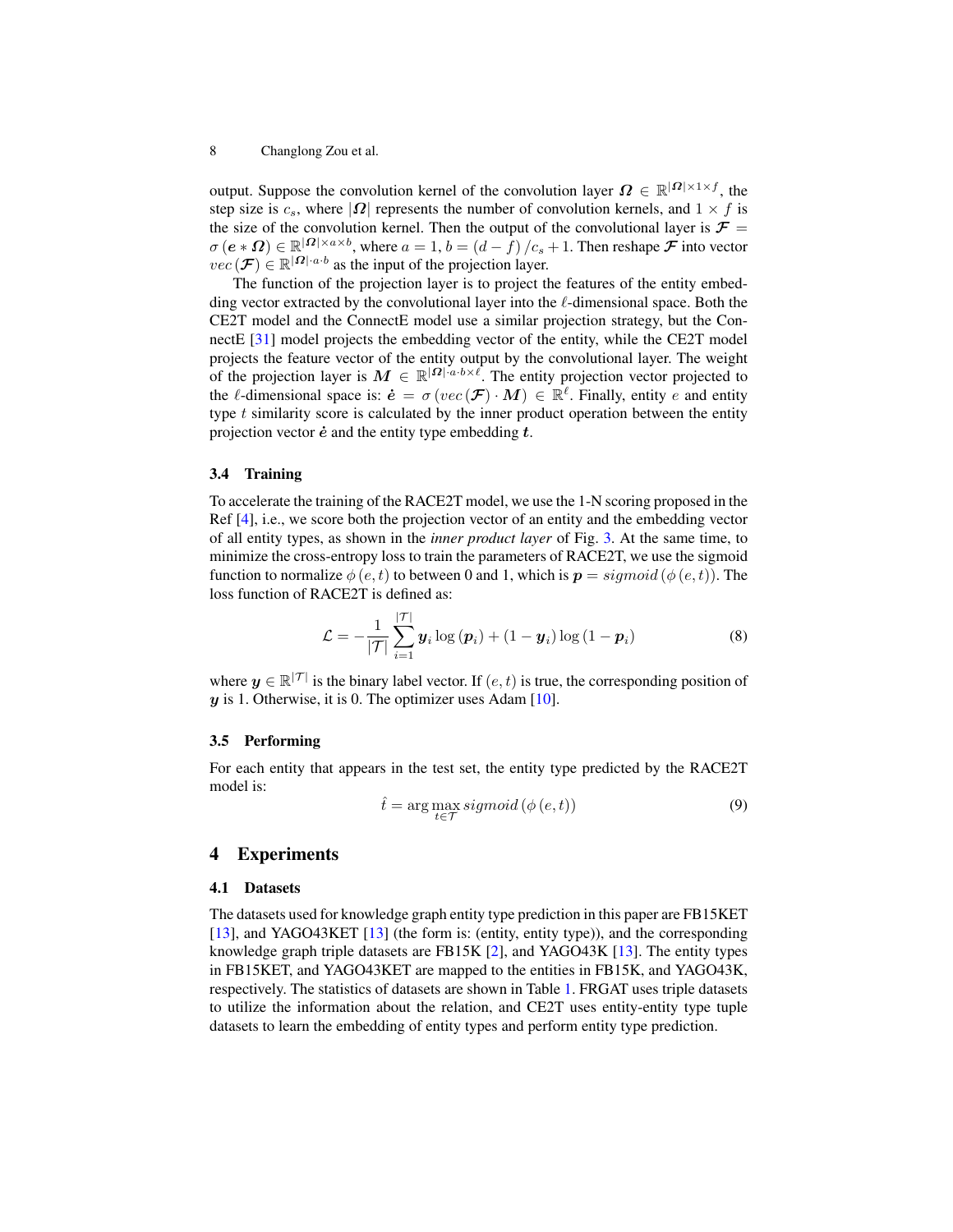<span id="page-8-0"></span>

| Dataset                                                                           | $ \mathcal{E} $ | $ \mathcal{T} $ #Train #Valid #Test |  |
|-----------------------------------------------------------------------------------|-----------------|-------------------------------------|--|
| FB15KET 14951 3851 136618 15749 15780<br>YAGO43KET 41723 45182 375853 42739 42750 |                 |                                     |  |
| Dataset                                                                           | $ \mathcal{E} $ | $ \mathcal{R} $ #Train #Valid #Test |  |
| FB <sub>15</sub> K<br>YAGO43K 42335 37 331687                                     |                 | 14951 1345 483142                   |  |
|                                                                                   |                 |                                     |  |

### 4.2 Experimental Setup

Evaluation Metrics: Use ranking-based metric for evaluation [\[2\]](#page-13-2). First, for each tested entity-entity type tuple, we remove the entity type. Then, the ranking of the entity types predicted by RACE2T is calculated according to Eq. [\(9\)](#page-7-0). Finally, its exact rank is obtained by the correct entity type. Two metrics are used for evaluation: the mean reciprocal rank(MRR) [\[2\]](#page-13-2) and the proportion of correct entity types that predict the top k  $(HITS@k, k=1, 3, 10) [2].$  $(HITS@k, k=1, 3, 10) [2].$  $(HITS@k, k=1, 3, 10) [2].$ 

Model Parameters Setting: The optimal parameters of the RACE2T model are determined by grid search. Specifically: the embedding dimension of entity and relation is adjusted in  $\{50, 100\}$ , the embedding dimension of entity type is adjusted in  $\{100, 200, 300\}$ , the dimension of hidden layer of FRGAT is adjusted in  $\{200, 300\}$ , the output dimension of FRGAT is adjusted in {200, 400, 600}, the batch size is adjusted in  $\{128, 256, 512\}$ , the number of layer is adjusted in  $\{1, 2, 3\}$ , the number of attention head is adjusted in  $\{1, 2, 3, 4\}$ , the learning rate is adjusted in  $\{0.0001, 0.0005, 0.00$ 1, 0.01}, the number of convolution kernels is adjusted in {10, 32, 64, 128}, the size of the convolution kernel is adjusted in  $\{1 \times 2, 1 \times 4, 1 \times 8\}$ , and the stride size of convolution operation is adjusted in {1, 2, 4, 8}. We use Xavier to initialize model parameters. Detailed parameter settings can be found on our GitHub<sup>[7](#page-8-1)</sup>.

### 4.3 Entity Type Prediction Experiments

The baselines choose RESCAL [\[18\]](#page-14-8), RESCAL-ET [\[13\]](#page-14-3), HOLE [\[17\]](#page-14-10), HOLE-ET [\[13\]](#page-14-3), TransE [\[2\]](#page-13-2), TransE-ET [\[13\]](#page-14-3), ConvKB [\[15\]](#page-14-11), CapsE [\[16\]](#page-14-12), ETE [13], ConnectE(E2T)<sup>[8](#page-8-2)</sup> [\[31\]](#page-14-5) and ConnectE(E2T+TRT)<sup>[9](#page-8-3)</sup> [31]. The experimental results are shown in Table [2.](#page-9-0)

From Table [2,](#page-9-0) we can see that RACE2T outperforms existing baselines on FB15kET and YAGO43kET. We attribute these results to the fact that RACE2T reasonably aggregate the informations of entities and relations in a given entity neighborhood, and that information about entities and relations helps to infer the types to which entities belong. Without using the encoder FRGAT, the decoder CE2T proposed in this paper also

<span id="page-8-1"></span><sup>7</sup> <https://github.com/GentlebreezeZ/RACE2T>

<span id="page-8-2"></span><sup>8</sup> ConnectE(E2T) represents that entity type triples are not used.

<span id="page-8-3"></span><sup>&</sup>lt;sup>9</sup> ConnectE(E2T+TRT) represents that entity type triples are used.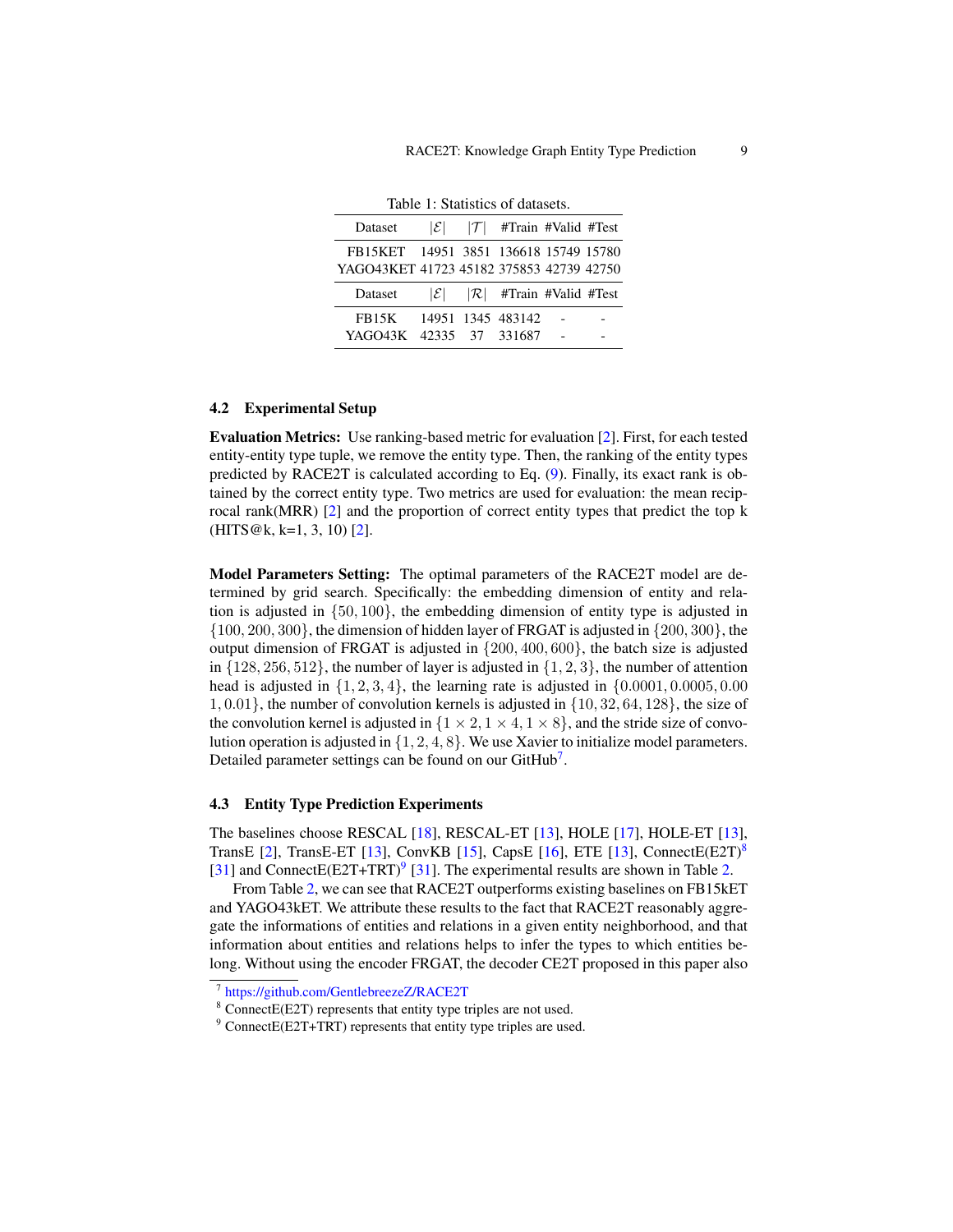<span id="page-9-0"></span>Table 2: Entity type prediction results. The baseline results are taken from Ref [\[31\]](#page-14-5).

| Dataset                   | FB15KET |        |        |                                                     |      | YAGO43KET |        |        |  |
|---------------------------|---------|--------|--------|-----------------------------------------------------|------|-----------|--------|--------|--|
| Model                     |         |        |        | MRR HITS@1 HITS@3 HITS@10 MRR HITS@1 HITS@3 HITS@10 |      |           |        |        |  |
| RESCAL <sup>[18]</sup>    | 0.19    | 0.0971 | 0.1958 | 0.3758                                              | 0.08 | 0.0424    | 0.0831 | 0.1531 |  |
| RESCAL-ET [13]            | 0.24    | 0.1217 | 0.2792 | 0.5072                                              | 0.09 | 0.0432    | 0.0962 | 0.1940 |  |
| <b>HOLE</b> [17]          | 0.22    | 0.1329 | 0.2335 | 0.3816                                              | 0.16 | 0.0902    | 0.1728 | 0.2925 |  |
| HOLE-ET [13]              | 0.42    | 0.2940 | 0.4804 | 0.6673                                              | 0.18 | 0.1028    | 0.2013 | 0.3490 |  |
| TransE $[2]$              | 0.45    | 0.3151 | 0.5145 | 0.7393                                              | 0.21 | 0.1263    | 0.2324 | 0.3893 |  |
| TransE-ET [13]            | 0.46    | 0.3356 | 0.5296 | 0.7116                                              | 0.18 | 0.0919    | 0.1941 | 0.3558 |  |
| Conv $KB$ [15]            | 0.45    | 0.3365 | 0.5180 | 0.7462                                              | 0.19 | 0.1136    | 0.2481 | 0.3897 |  |
| CapsE $[16]$              | 0.46    | 0.3461 | 0.5279 | 0.7320                                              | 0.21 | 0.1263    | 0.2498 | 0.3946 |  |
| ETE $[13]$                | 0.50    | 0.3851 | 0.5533 | 0.7193                                              | 0.23 | 0.1373    | 0.2628 | 0.4218 |  |
| ConnectE $(E2T)$ [31]     | 0.57    | 0.4554 | 0.6231 | 0.7812                                              | 0.24 | 0.1354    | 0.2620 | 0.4451 |  |
| ConnectE $(E2T+TRT)$ [31] | 0.59    | 0.4955 | 0.6432 | 0.7992                                              | 0.28 | 0.1601    | 0.3085 | 0.4792 |  |
| CE2T                      | 0.57    | 0.4681 | 0.6354 | 0.7834                                              | 0.29 | 0.2131    | 0.3225 | 0.4472 |  |
| RACE <sub>2</sub> T       | 0.64    | 0.5607 | 0.6884 | 0.8172                                              | 0.34 | 0.2482    | 0.3762 | 0.5230 |  |

<span id="page-9-1"></span>Table 3: 1-1 and 1-N entity type prediction results on FB15KET and YAGO43KET.

| $1-1$               |                                                      |        |         |                                                      |           |        |        |        |  |
|---------------------|------------------------------------------------------|--------|---------|------------------------------------------------------|-----------|--------|--------|--------|--|
| Dataset             |                                                      |        | FB15KET |                                                      | YAGO43KET |        |        |        |  |
| Model               | MRR HITS@1 HITS@3 HITS@10  MRR HITS@1 HITS@3 HITS@10 |        |         |                                                      |           |        |        |        |  |
| <b>ETE</b>          | 0.57                                                 | 0.4655 | 0.6358  | 0.7596                                               | 0.27      | 0.1958 | 0.3289 | 0.4701 |  |
| ConnectE(EX)        | 0.63                                                 | 0.5396 | 0.6959  | 0.8042                                               | 0.31      | 0.1950 | 0.3382 | 0.4965 |  |
| ConnectE(E2T+TRT)   | 0.64                                                 | 0.5502 | 0.7027  | 0.8146                                               | 0.32      | 0.2062 | 0.3560 | 0.5104 |  |
| CE <sub>2</sub> T   | 0.64                                                 | 0.5436 | 0.7039  | 0.8135                                               | 0.35      | 0.2706 | 0.3876 | 0.5053 |  |
| RACE <sub>2</sub> T | 0.71                                                 | 0.6347 | 0.7548  | 0.8620                                               | 0.39      | 0.3091 | 0.4322 | 0.5623 |  |
|                     | $1-N$                                                |        |         |                                                      |           |        |        |        |  |
|                     | FB15KET<br>YAGO43KET                                 |        |         |                                                      |           |        |        |        |  |
| Dataset             |                                                      |        |         |                                                      |           |        |        |        |  |
| Model               |                                                      |        |         | MRR HITS@1 HITS@3 HITS@10  MRR HITS@1 HITS@3 HITS@10 |           |        |        |        |  |
| <b>ETE</b>          | 0.48                                                 | 0.3652 | 0.5462  | 0.6971                                               | 0.19      | 0.1188 | 0.2129 | 0.3971 |  |
| ConnectE(EX)        | 0.53                                                 | 0.4201 | 0.5982  | 0.7619                                               | 0.22      | 0.1292 | 0.2493 | 0.4185 |  |
| ConnectE(E2T+TRT)   | 0.54                                                 | 0.4521 | 0.6110  | 0.7712                                               | 0.25      | 0.1501 | 0.2802 | 0.4375 |  |
| CE <sub>2</sub> T   | 0.54                                                 | 0.4378 | 0.6078  | 0.7677                                               | 0.27      | 0.1902 | 0.3001 | 0.4267 |  |

achieved good performance, reflecting that the improvement of model expression ability can improve the performance of entity type prediction.

In the knowledge graph, an entity often has multiple entity types (1-N). As shown in Fig [1,](#page-1-0) the type of *Chicago* can be either *City* or *Film*. Since RACE2T aggregates information in entity neighborhoods, especially information about relations, hence RACE2T can be suitable for modeling the 1-N case. To verify that RACE2T can model the 1-N case better, we divided the test sets of FB15KET and YAGO43KET into two parts, one part is 1-1 and the other part is 1-N. Then, using ETE [\[13\]](#page-14-3), ConnectE [\[31\]](#page-14-5), CE2T, and RACE2T for entity type prediction, respectivaely. The experimental results are shown in Table [3.](#page-9-1)

From Table [3,](#page-9-1) it is not difficult to see that RACE2T perform better than ETE [\[13\]](#page-14-3), ConnectE [\[31\]](#page-14-5) and CE2T on 1-1 and 1-N. Since RACE2T reasonably aggregates entity and relation information in entity neighborhoods, and this information helps RACE2T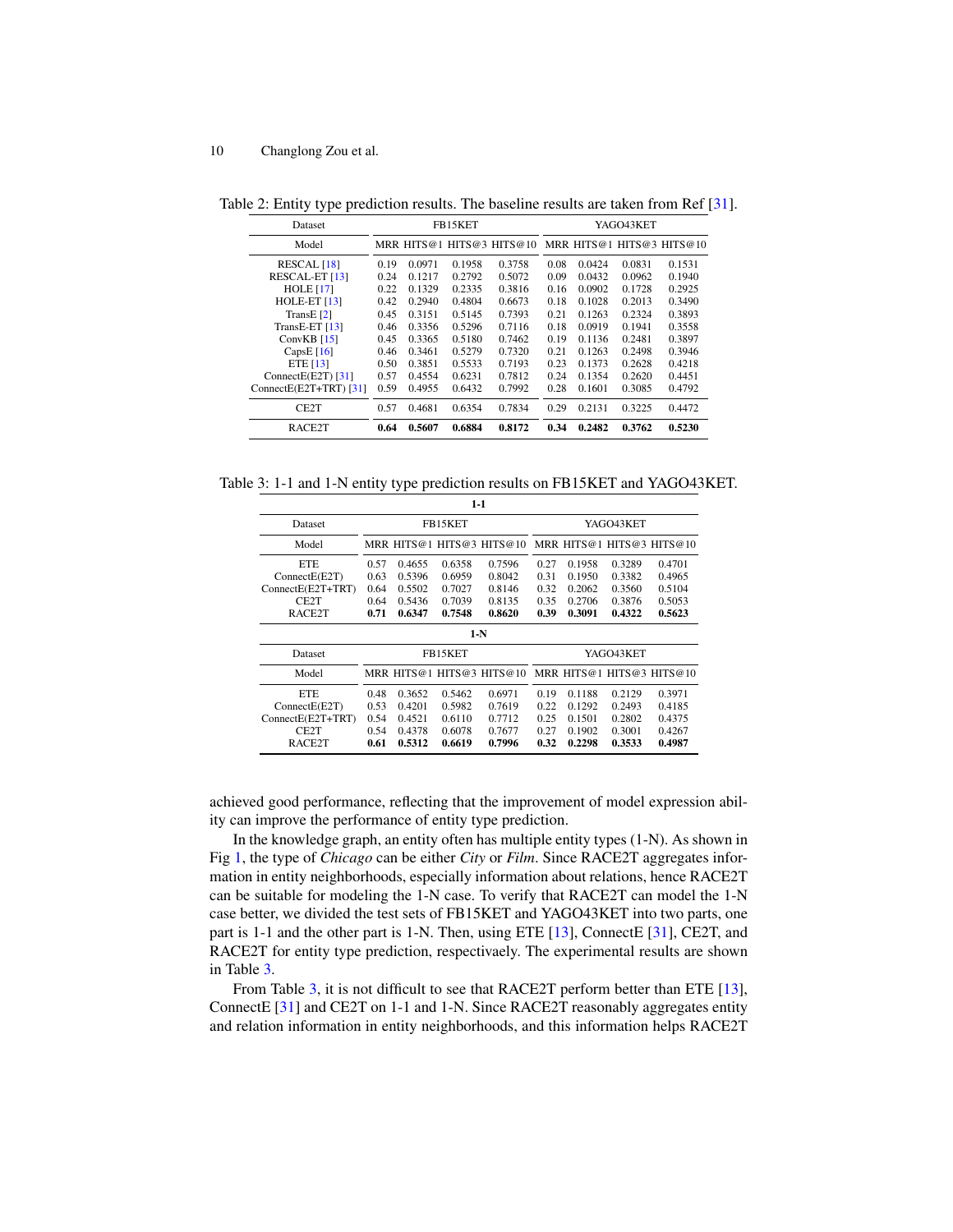| Dataset         |                   | FB15KET |                                                     | YAGO43KET |        |        |        |
|-----------------|-------------------|---------|-----------------------------------------------------|-----------|--------|--------|--------|
| Model           |                   |         | MRR HITS@1 HITS@3 HITS@10 MRR HITS@1 HITS@3 HITS@10 |           |        |        |        |
| GAT+CE2T        | 0.6102 0.5151     | 0.6582  | 0.7939                                              | 0.3257    | 0.2352 | 0.3589 | 0.5051 |
| RACE2T(TansE)   | $0.6212$ $0.5291$ | 0.6709  | 0.8030                                              | 0.3301    | 0.2394 | 0.3651 | 0.5098 |
| RACE2T(TansH)   | 0.6196 0.5269     | 0.6683  | 0.8020                                              | 0.3305    | 0.2387 | 0.3647 | 0.5122 |
| RACE2T(TansD)   | 0.6195 0.5273     | 0.6687  | 0.8029                                              | 0.3266    | 0.2360 | 0.3603 | 0.5073 |
| RACE2T(DisMult) | 0.6202 0.5280     | 0.6685  | 0.8020                                              | 0.3308    | 0.2397 | 0.3659 | 0.5115 |

<span id="page-10-1"></span>Table 4: Entity type prediction results on FB15KET and YAGO43KET.

capture the differences in entities when they correspond to different types. Therefore, RACE2T can model the 1-N case, while ETE, ConnectE, and CE2T cannot do well.

From Tables [2](#page-9-0) and [3,](#page-9-1) we found that: the RACE2T did not perform as well on YAGO43KET relative to CE2T as they did on FB15KET relative to CE2T. This phenomenon may be related to the number of different relations connected to the entities. FB15K used to train RACE2T contains 1345 relations, while YAGO43K contains only 37 relations, which means that RACE2T has less relation information available on YAGO43K, leading to a decrease in RACE2T performance. More detailed experiments about the above statements will be given in Section [4.6.](#page-11-0)

### 4.4 Attention Calculation Function Analysis

For a triple  $(e_i, r_k, e_j)$ , its entity and relation embedding are  $e_i, r_k$  and  $e_j$ , respectively. We choose the scoring function of the following knowledge graph completion method to calculate the attention between entities:

- 1) TransE [\[2\]](#page-13-2): For  $e_i \in \mathbb{R}^l$ ,  $r_k \in \mathbb{R}^l$ ,  $e_j \in \mathbb{R}^l$ . Scoring functrion:  $f(e_i, r_k, e_j) =$  $-\|\boldsymbol{e}_i + \boldsymbol{r}_k - \boldsymbol{e}_j\|_{\ell2}.$
- 2) TransH [\[23\]](#page-14-7): For  $e_i \in \mathbb{R}^l$ ,  $r_k \in \mathbb{R}^l$ ,  $e_j \in \mathbb{R}^l$ ,  $W_{r_k} \in \mathbb{R}^l$ . Scoring function:  $f(e_i, r_k, e_j) = -\|\hat{\bm{e}}_i + \bm{r}_k - \hat{\bm{e}}_j\|_{\ell2}$ , where  $\hat{\bm{e}}_i = \bm{e}_i - \bm{W}_{r_k}^{\mathrm{T}} \bm{e}_i \bm{W}_{r_k}, \hat{\bm{e}}_j = \bm{e}_j - \bm{W}_{r_k}^{\mathrm{T}} \bm{e}_i$  $\boldsymbol{W}_{r_k}^\mathrm{T}\boldsymbol{e}_j\boldsymbol{W}_{r_k}$  .
- 3) TransD [\[6\]](#page-13-4): For  $\bm{e}_i~\in~\mathbb{R}^l,~\bm{r}_k~\in~\mathbb{R}^l,~\bm{e}_j~\in~\mathbb{R}^l,~\bm{e}_i^p~\in~\mathbb{R}^l,~\bm{e}_j^p~\in~\mathbb{R}^l,~\bm{r}_k^p~\in~\mathbb{R}^l.$ Scoring function:  $f(e_i, r_k, e_j) = -\|\hat{\boldsymbol{e}}_i + \boldsymbol{r}_k - \hat{\boldsymbol{e}}_j\|_{\ell2}$ , where  $\hat{\boldsymbol{e}}_i = \boldsymbol{e}_i + \left(\boldsymbol{e}_i^p\right)^{\text{T}} \boldsymbol{e}_i \boldsymbol{r}_k^p$ ,  $\boldsymbol{\hat{e}}_j = \boldsymbol{e}_j + \left(\boldsymbol{e}_j^p\right)^{\text{T}} \boldsymbol{e}_j \boldsymbol{r}_k^p.$
- $e_j e_j + (e_j) e_j r_k$ .<br>
4) DisMult [\[29\]](#page-14-9): For  $e_i \in \mathbb{R}^l$ ,  $r_k \in \mathbb{R}^l$ ,  $e_j \in \mathbb{R}^l$ . Scoring function:  $f(e_i, r_k, e_j) =$  $\bm{e}_i^{\text{T}}\text{diag}\left(\bm{r}_k\right)\bm{e}_j.$

Take  $GAT^{10}$  $GAT^{10}$  $GAT^{10}$  [\[22\]](#page-14-6) as the comparison object, and CE2T as the decoder. For a more objective comparison,  $\psi(\mathbf{u}, \mathbf{v}) = \mathbf{u}$  (the mode used by GAT) is selected for the combination mode of FRGAT entity and relation embedding vectors, which means that the information of relations is not aggregated in aggregating information. The results of entity type prediction are shown in Table [4.](#page-10-1)

As can be seen from Table [4,](#page-10-1) the results of entity type prediction for RACE2T improve about 1% over GAT+CE2T for all evaluation metrics. It indicates that the way

<span id="page-10-0"></span><sup>10</sup> <https://github.com/Diego999/pyGAT>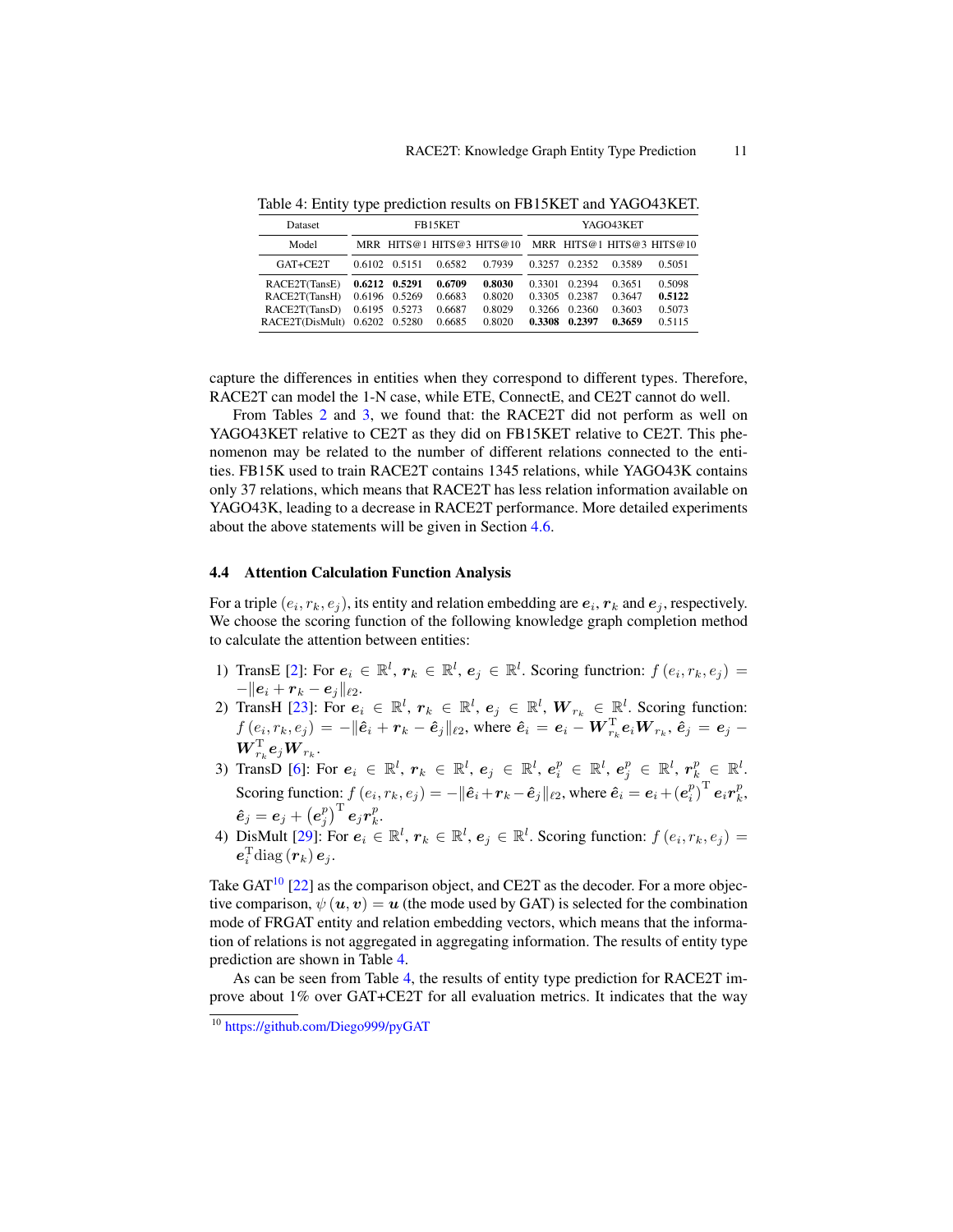to calculate the attention between entities using the scoring function of the knowledge graph completion method is slightly better than the traditional way and illustrates the feasibility of FRGAT. At the same time, using the scoring function of the knowledge graph completion method to calculate the attention coefficient will not generate additional space overhead. They directly use the embedding of entities and relations for calculation, such as TransE [\[2\]](#page-13-2) and DisMult [\[29\]](#page-14-9).

#### 4.5 Combination Mode Analysis

Inspired by the Ref [\[2,](#page-13-2)[29,](#page-14-9)[20\]](#page-14-22), we choose the following ways to combine the embedding vectors of entities and relations:

- void: 
$$
\psi(u, v) = u
$$
  
\n- sub:  $\psi(u, v) = u - v$   
\n- mult:  $\psi(u, v) = u \circ v$   
\n- rotate:  $\psi(u, v) = [u_1 \circ v_1 - u_2 \circ v_2; u_1 \circ v_2 + u_2 \circ v_1]$ 

where  $\circ$  represents Hadamard product,  $x_1$  represents the first half of vector  $x, x_2$  represents the second half of vector  $x, [\cdot; \cdot]$  represents the vector connect operation. The experiment is performed on FB15K and FB15KET, and results are shown in Table [5.](#page-11-1)

Table 5: The results of entity type prediction on FB15KET.

<span id="page-11-1"></span>

| $f(\cdot,\cdot,\cdot) \rightarrow$                                                                         | TransE |  | TransH |                                                               | TransD |                                             | DisMult |                                                     |
|------------------------------------------------------------------------------------------------------------|--------|--|--------|---------------------------------------------------------------|--------|---------------------------------------------|---------|-----------------------------------------------------|
| Model.L                                                                                                    |        |  |        |                                                               |        | MRR HITS@1 MRR HITS@1 MRR HITS@1 MRR HITS@1 |         |                                                     |
| f+RACE2T(void) 0.6212 0.5291 0.6196 0.5269 0.6195 0.5237 0.6202 0.5280                                     |        |  |        |                                                               |        |                                             |         |                                                     |
| $f + RACE2T(sub)$ 0.6426 0.5579<br>$f + RACE2T$ (mult) 0.6328 0.5448<br>$f + RACE2T(rotate)$ 0.6412 0.5546 |        |  |        | 0.6402 0.5524<br>0.6312 0.5432<br>0.6388 0.5547 0.6352 0.5436 |        | 0.6367 0.5484<br>0.6304 0.5427              |         | 0.6456 0.5607<br>0.6339 0.5451<br>$0.6427$ $0.5462$ |

From Table [5,](#page-11-1) for the RACE2T model, when the combination of entity embedding and relation embedding is:  $\psi(\mathbf{u}, \mathbf{v}) = \mathbf{u} - \mathbf{v}$ , RACE2T achieve the best performance. For different  $\psi(\cdot, \cdot)$  except for  $\psi(u, v) = u$ , the performance gap of RACE2T is not apparent. From the experimental results of entity type prediction in Table [2](#page-9-0) (CE2T), Table [4](#page-10-1) (GAT+CE2T), and Table [5,](#page-11-1) we found that using graph networks (for example, GAT) to utilize the neighborhood information of the entity can provide the performance of the model substantial improvement. Meanwhile, from the experimental results of RACE2T(sub/mult/rotate) and RACE2T(void), it can be concluded that integrating the embeddings of relations into the process of aggregating the neighborhood information of the entity can further improve the performance of the model, and it is also verified that the information of relations is helpful to predict the missing entity types of entities.

#### <span id="page-11-0"></span>4.6 The Number of Different Relations Analysis

Fig. [4](#page-12-0) shows the distribution of the number of different relations connected by entities in the FB15K and YAGO43K datasets. Since the relation distribution in the FB15K dataset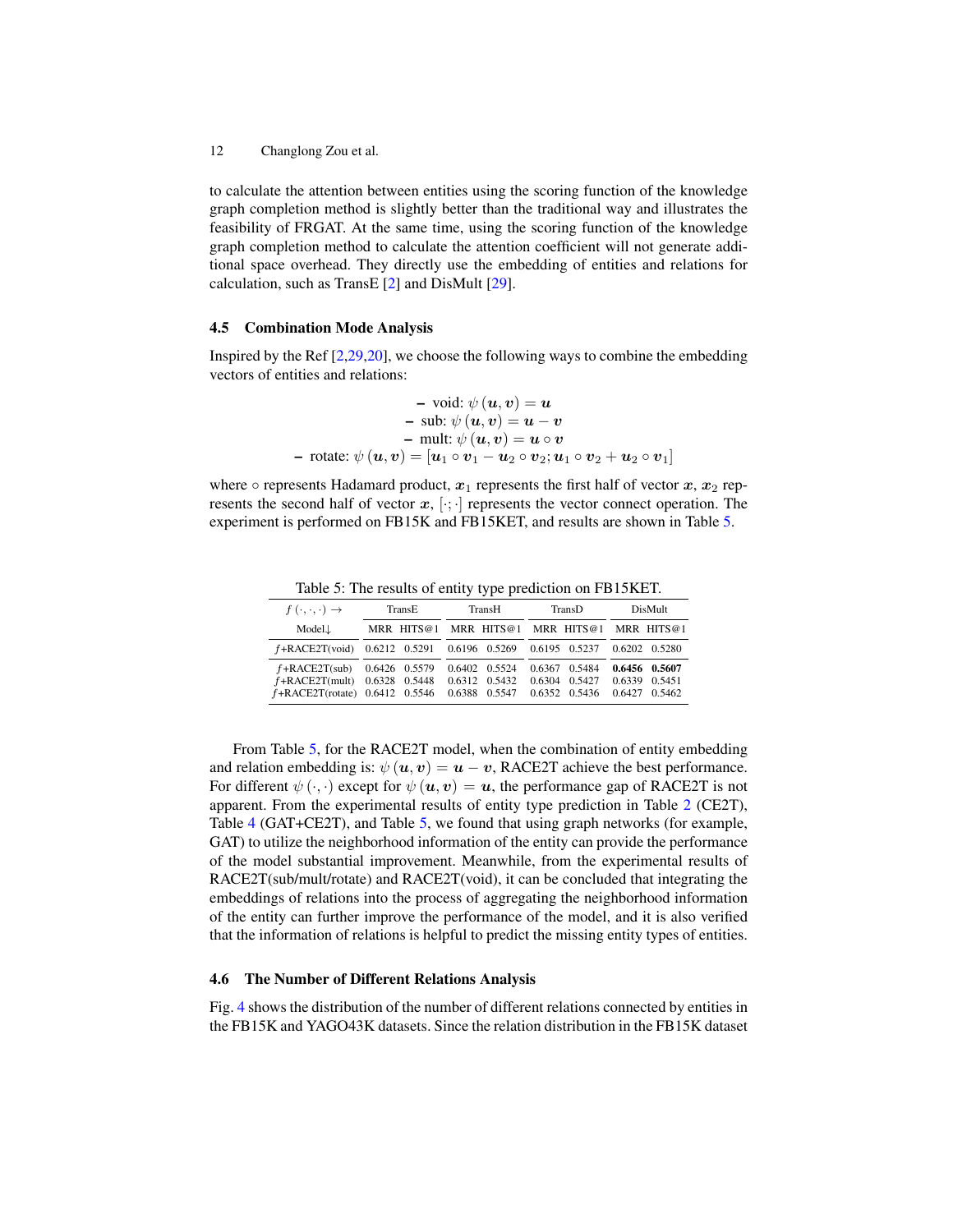<span id="page-12-0"></span>

<span id="page-12-2"></span>Fig. 4: Distribution of the number of different relations connected by entities.

is more even than the relation distribution in YAGO43K, this experiment is carried out on FB15K and FB15KET. The experimental results are shown in Table [6.](#page-12-1)

As shown in Table [6,](#page-12-1) the performance of RACE2T is always better than that of CE2T, which benefits from the utilization of relations between entities by RACE2T or the information aggregation by RACE2T. Meanwhile, from the results of CE2T and RACE2T in Table [6,](#page-12-1) we found that more information aggregated is not the better. When an entity connects more different relations, RACE2T aggregates more information about different types of entities and relations in aggregating information. Aggregating more different types of entity and relation information may cause the entity to lose the original information and decrease the performance of RACE2T.

|              |        | CE <sub>2</sub> T |               | RACE <sub>2</sub> T |        |                   |  |
|--------------|--------|-------------------|---------------|---------------------|--------|-------------------|--|
| Distribution | MRR    |                   | HITS@1 HITS@3 |                     |        | MRR HITS@1 HITS@3 |  |
| [0, 5]       | 0.4786 | 0.3836            | 0.5193        | 0.5189              | 0.4241 | 0.5673            |  |
| [5, 10]      | 0.5745 | 0.4777            | 0.6248        | 0.6503              | 0.5691 | 0.6834            |  |
| [10, 15]     | 0.5987 | 0.4912            | 0.6550        | 0.6858              | 0.6025 | 0.7196            |  |
| [15, 20]     | 0.5899 | 0.4753            | 0.6580        | 0.6744              | 0.5909 | 0.7196            |  |
| [20, 25]     | 0.5869 | 0.4703            | 0.6576        | 0.6465              | 0.5525 | 0.6944            |  |
| [25, 30]     | 0.5803 | 0.4671            | 0.6437        | 0.6540              | 0.5624 | 0.7013            |  |
| [30, 40]     | 0.5782 | 04746             | 0.6276        | 0.6323              | 0.5447 | 0.6713            |  |
| [40, 50]     | 0.5405 | 0.4437            | 0.6026        | 0.5647              | 0.4794 | 0.6039            |  |
| [50, Max]    | 0.4718 | 0.3596            | 0.5369        | 0.5109              | 0.4137 | 0.5640            |  |

<span id="page-12-1"></span>Table 6: The results of entity type prediction on FB15KET.

From Table [6,](#page-12-1) we can observe that when the number of different relations connected by the entity is between 5-40, RACE2T improves about 8% higher than CE2T on MRR, HITS@1, and HITS@3. When the number of different relations connected by the entity is between 0-5, RACE2T improves about 4% higher than CE2T on MRR, HITS@1, and HITS@3. As shown in Fig.  $4(b)$ , the number of different relations connected by entities in YAGO43K is mainly concentrated between 0-5, which indirectly leads to RACE2T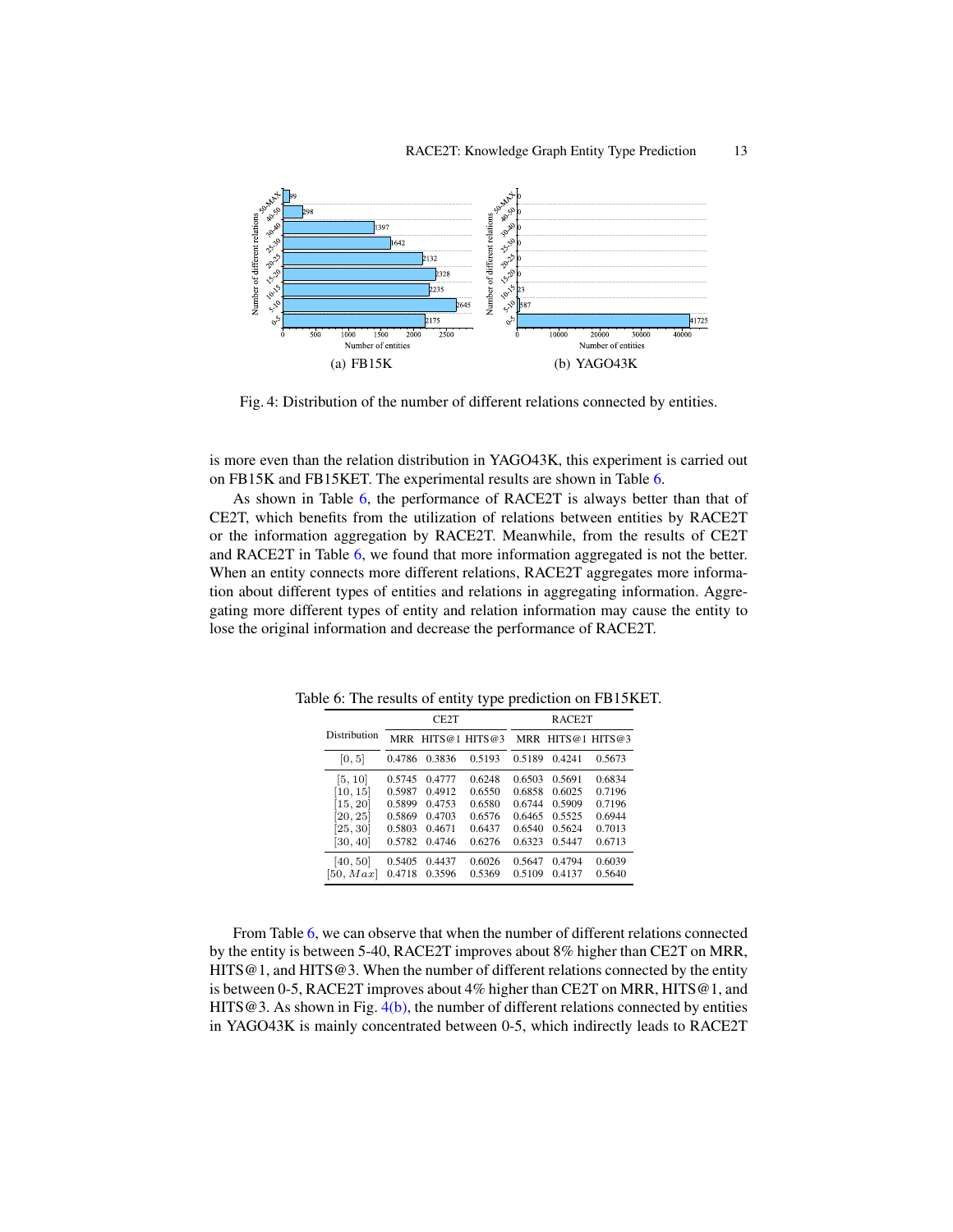did not perform as well on YAGO43KET relative to CE2T as they did on FB15KET relative to CE2T.

# 5 Conclusion and Future Work

This work proposes a method for entity type prediction in knowledge graphs with relational aggregation graph attention network called RACE2T. It includes an encoder and a decoder. The focus of RACE2T is on utilizing relational information when predicting the type of an entity. Therefore, we introduce relational aggregation graph attention network (FRGAT) as an encoder to aggregate the information of entities and relations in the entity neighborhood to utilize the information of relations. Meanwhile, we design a convolutional neural network-based knowledge graph entity type prediction model as the decoder of this paper, called: CE2T. Its role is to measure the similarity between entity embedding and entity type embedding. In addition, we provide various experiments to verify the validity of our model.

Our future research interest is to apply disentangled representation learning (learning disentangled representations of entities) to RACE2T, specifically: using disentangled representation learning for knowledge graph entity type prediction.

Acknowledgements. This work was supported by the National Natural Science Foundation of China (No. 61976032).

# References

- <span id="page-13-7"></span>1. Biswas, R., Sofronova, R., Sack, H., Alam, M.: Cat2type: Wikipedia category embeddings for entity typing in knowledge graphs. In: K-CAP. pp. 81–88 (2021). [https://doi.org/10.1145/](https://doi.org/10.1145/3460210.3493575) [3460210.3493575](https://doi.org/10.1145/3460210.3493575)
- <span id="page-13-2"></span>2. Bordes, A., Usunier, N., García-Durán, A., Weston, J., Yakhnenko, O.: Translating embeddings for modeling multi-relational data. In: NIPS. pp. 2787–2795 (2013)
- <span id="page-13-1"></span>3. Chen, S., Wang, J., Jiang, F., Lin, C.: Improving entity linking by modeling latent entity type information. In: AAAI. pp. 7529–7537 (2020)
- <span id="page-13-5"></span>4. Dettmers, T., Minervini, P., Stenetorp, P., Riedel, S.: Convolutional 2d knowledge graph embeddings. In: AAAI. pp. 1811–1818 (2018)
- <span id="page-13-0"></span>5. Jain, N., Kalo, J., Balke, W., Krestel, R.: Do embeddings actually capture knowledge graph semantics? In: The Semantic Web - 18th International Conference, ESWC. pp. 143–159 (2021). <https://doi.org/10.1007/978-3-030-77385-4\_9>
- <span id="page-13-4"></span>6. Ji, G., He, S., Xu, L., Liu, K., Zhao, J.: Knowledge graph embedding via dynamic mapping matrix. In: ACL. pp. 687–696 (2015). <https://doi.org/10.3115/v1/p15-1067>
- <span id="page-13-3"></span>7. Ji, S., Pan, S., Cambria, E., Marttinen, P., Yu, P.S.: A survey on knowledge graphs: Representation, acquisition, and applications. IEEE Transactions on Neural Networks and Learning Systems pp. 1–21 (2021). <https://doi.org/10.1109/TNNLS.2021.3070843>
- <span id="page-13-8"></span>8. Jin, H., Hou, L., Li, J., Dong, T.: Attributed and predictive entity embedding for fine-grained entity typing in knowledge bases. In: Proceedings of the 27th international conference on computational linguistics. pp. 282–292 (2018)
- <span id="page-13-6"></span>9. Jin, H., Hou, L., Li, J., Dong, T.: Fine-grained entity typing via hierarchical multi graph convolutional networks. In: EMNLP. pp. 4968–4977 (2019). [https://doi.org/10.18653/v1/](https://doi.org/10.18653/v1/D19-1502) [D19-1502](https://doi.org/10.18653/v1/D19-1502)